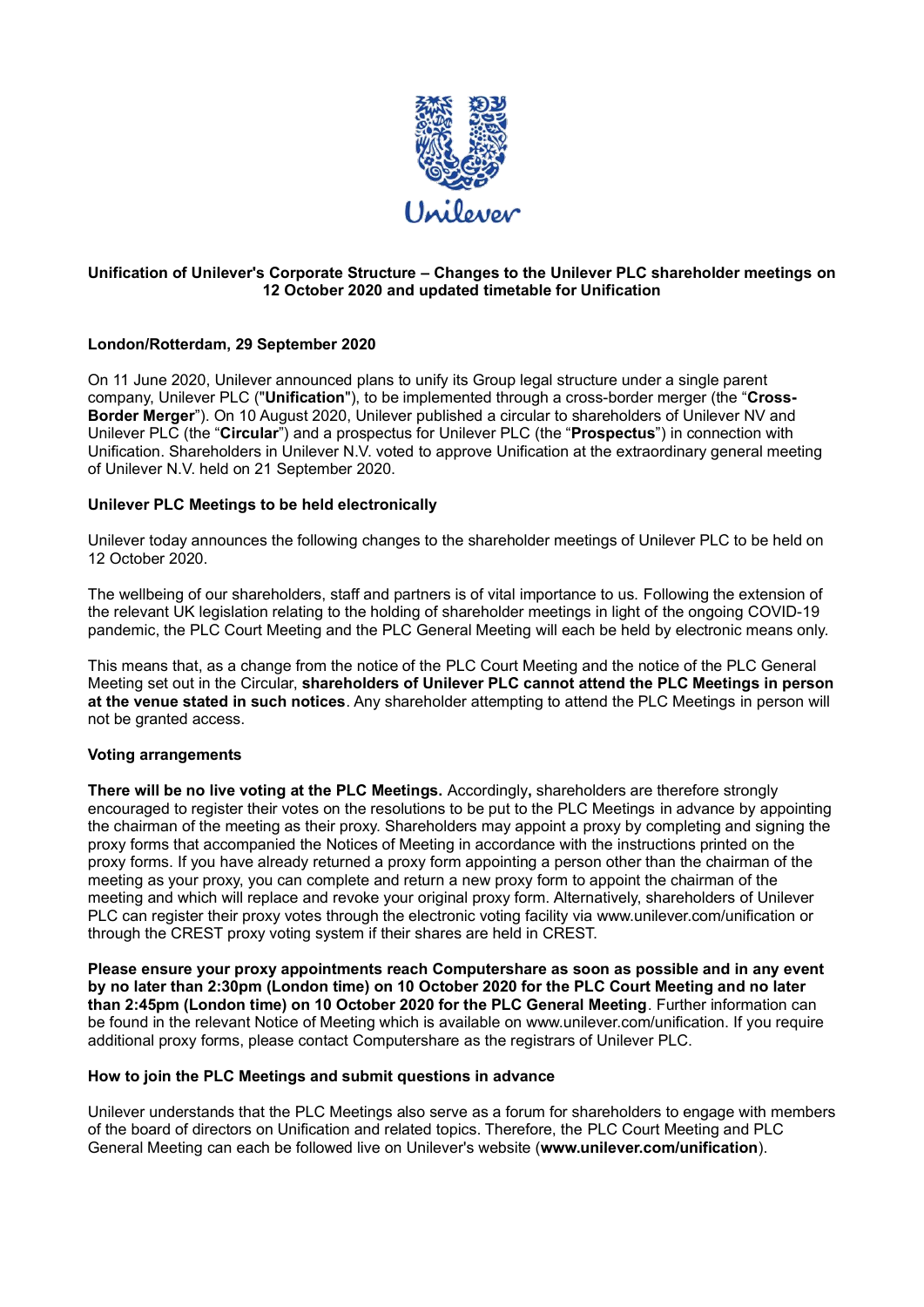The PLC Court Meeting and PLC General Meeting will commence with statements by the Chairman and CEO and will be followed by responses to written questions which shareholders will be able to submit in advance of the relevant meeting. Any questions should relate to the business of the relevant meeting and be submitted in English by no later than **9:00 am (London time) on 8 October 2020 via shareholder.services@unilever.com**. Shareholders should indicate clearly which meeting their question is in relation to. Unilever may summarise and bundle questions thematically or set further conditions to facilitate the smooth running of the PLC Meetings. Shareholders who have submitted questions before the deadline mentioned above will be entitled to ask follow-up questions during the PLC Meetings in accordance with instructions that they will receive prior to the meetings, insofar as the running of the meetings allows.

## **Updated Timetable**

Unilever is also announcing changes to the anticipated timetable for implementation of Unification. These changes are a result of restrictions on the availability of UK High Court hearings owing to the ongoing COVID-19 pandemic. Accordingly, the hearing of the UK High Court to certify that PLC's pre-merger steps have been completed is now expected to be held on Friday 23 October 2020 and the hearing of the UK High Court to approve the Cross-Border Merger is now expected to be held on Monday 2 November 2020. As a result, and subject to the UK High Court's approval, the Cross-Border Merger is expected to become effective on 29 November 2020.

Further details of the updated, anticipated timetable for Unification are set out in the table below. The dates and times given are based on current expectations and may be subject to change. Capitalised terms used but not defined in this announcement have the meanings set out in the Circular.

| <b>Principal events</b>                                                                                                                                                          | <b>Expected time and/or date</b>              |
|----------------------------------------------------------------------------------------------------------------------------------------------------------------------------------|-----------------------------------------------|
| UK High Court hearing to certify that pre-merger steps<br>have been completed by PLC                                                                                             | 23 October 2020                               |
| Dutch notary to certify that pre-merger steps have been<br>completed as regards NV                                                                                               | 23 October 2020                               |
| UK High Court hearing to approve the Cross-Border<br>Merger                                                                                                                      | 2 November 2020                               |
| Last day for dealings in, and for registration of, transfers<br>of the NV Shares and NV NYRSs                                                                                    | 27 November 2020                              |
| <b>CBM Effective Date</b>                                                                                                                                                        | 29 November 2020                              |
| Admission of the New PLC Shares on the LSE's Main<br>Market                                                                                                                      | 8.00 a.m. (London time) on 30 November 2020   |
| Listing of PLC Shares (including the New PLC Shares)<br>and start of conditional dealings in the PLC Shares on<br>Euronext in Amsterdam                                          | 30 November 2020                              |
| Commencement of dealings of the New PLC Shares on<br>the LSE                                                                                                                     | 30 November 2020                              |
| Admission of New PLC ADSs to the NYSE and<br>commencement of dealings in New PLC ADSs on the<br><b>NYSE</b>                                                                      | 8.30 a.m. (New York time) on 30 November 2020 |
| Commencement of unconditional dealing in the PLC<br>Shares on Euronext in Amsterdam and crediting of New<br>PLC Shares to the Euroclear Nederland accounts of NV<br>Shareholders | 2 December 2020                               |
| Last day for despatch of share certificates in respect of<br>New PLC Shares to NV Shareholders holding shares in<br>registered form                                              | 6 December 2020                               |
| Last day for payment of Cash Compensation                                                                                                                                        | 11 December 2020                              |